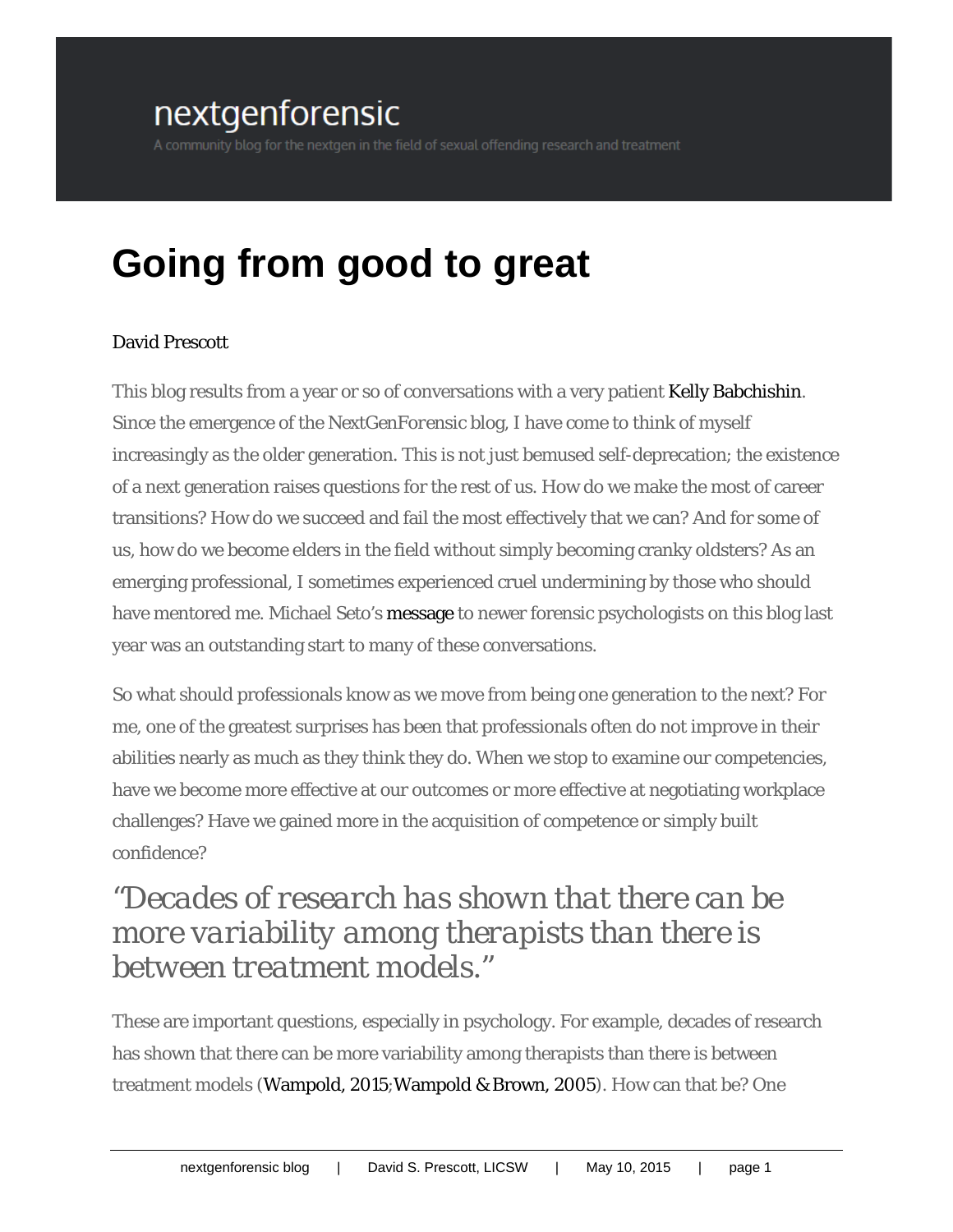possible answer is in therapist self-assessment bias. Indeed, in 2012 Steven Walfish and his colleagues [surveyed](http://www.researchgate.net/profile/Lambert_Michael/publication/225185238_An_investigation_of_self-assessment_bias_in_mental_health_providers/links/541220ef0cf2788c4b35542d.pdf) therapists in all 50 of the United States and found that, in common with other professions, the average clinician rates their performance and clinical skills at the 80th percentile. 25% rate themselves at the 90<sup>th</sup> percentile, and none rated themselves as below average. The authors also found that "clinicians tended to overestimate their rates of client improvement and underestimate their rates of client deterioration" (p. 632). The good news in this study is that therapists want to excel at their work. The bad news may be what other studies have found; that the least competent professionals often believe themselves to be among the most competent [\(Hiatt & Hargrave, 1995\)](http://www.ncbi.nlm.nih.gov/pubmed/10144845).

Clearly, the above findings have implications for one's long-term professional trajectory. Indeed, those great elders of our field, [Quinsey, Harris, Rice, and Cormier](http://www.apa.org/pubs/books/4316068.aspx) summarized their perspective succinctly in 2005: "People are not now as smart as they think; people used to be smarter than we now think they were." (2005). The same authors offered a devastating review of methods commonly thought to improve professional practice (e.g., certification processes, continuing education requirements, which all too often fail to ensure the competence for which they are designed). Our education and training are only as good as our efforts to implement what we learn fully and deliberately. Too often, it seems that confidence improves throughout our career while competence does not. Perhaps the key to effective professional development, and the prevention of confidence outpacing competence, lies as much in humility as in hard work.

## *"Often, our best accomplishments aren't in performing tasks, but how we think and prepare for those tasks, and then reflect on our actions after the fact."*

A fascinating debate has raged in some quarters of society, most recently brought to the foreground by Malcolm Gladwell. In his book, Outliers, Gladwell introduced the oft-quoted ["10,000-hour rule,](http://gladwell.com/outliers/the-10000-hour-rule/)" which holds that the most effective professionals ("experts") have practiced their craft for 10,000 hours or more. An entertaining work, many have argued that it missed the point. For example, K. Anders Ericsson has [argued persuasively](http://projects.ict.usc.edu/itw/gel/EricssonDeliberatePracticePR93.pdf) that it is not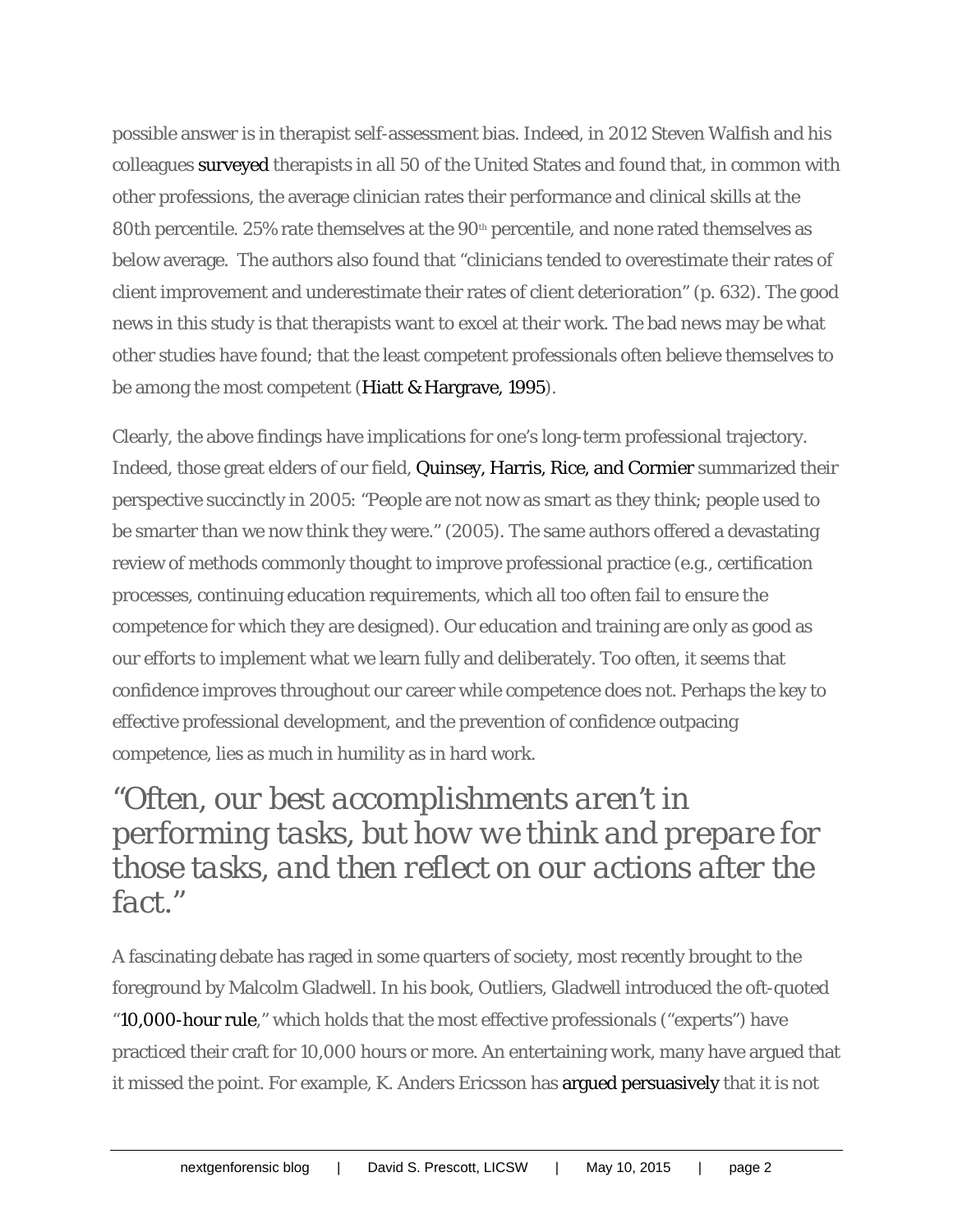simply the hours, but the deliberateness of one's practice that matters most (defined as engagement in structured activities created specifically to improve performance in a domain). In a recent [chapter,](http://www.scottdmiller.com/wp-content/uploads/2014/06/Improving-Outcomes-One-Client-at-a-Time-FIT-with-Adolescents-Who-Have-Sexually-Abused.pdf) Scott Miller and I provided data showing the importance of deliberate, solitary practice aimed at producing better client outcomes. Often, our best accomplishments aren't in performing tasks, but how we think and prepare for those tasks, and then reflect on our actions after the fact.

Most recently, a [meta-analysis](http://www.researchgate.net/publication/263713247_Deliberate_Practice_and_Performance_in_Music_Games_Sports_Education_and_Professions_A_Meta-Analysis) by Brooke Macnamara and her colleagues (2014) has examined this very issue. They found considerable variability in the contribution of deliberate practice to expertise across various endeavors and concluded that deliberate practice is important, but that its contribution to expert performance has been over-rated. This should come as no surprise when one considers the many ways that deliberate practice occurs. Medical research shows surgeons improve with practice (known as the surgeon volume effect). Sadly, no one has been able to find a "forensic volume effect." The nearest research (in my view) might be the fascinating research on adversarial bias, which has found that evaluators' findings on measures such as Hare's [Psychopathy Checklist –](http://www.hare.org/scales/pclr.html) Revised are often biased in the direction most sympathetic to the party who hired them.

So what should we do? It seems to me that going from good to great involves:

1. Adding getting feedback from other professionals (and in many cases, our clients themselves) in addition to deliberate practice; we need to know how much we are hitting our mark.

2. Studying how others go about their practices, for better or worse

3. Staying abreast of trends in as many areas of forensic practice as possible.

4. Most importantly, never, ever overestimating or even being entirely satisfied with our performance.

*"Professional improvement comes neither naturally nor easily, and often involves having to rethink what we believe we know."*